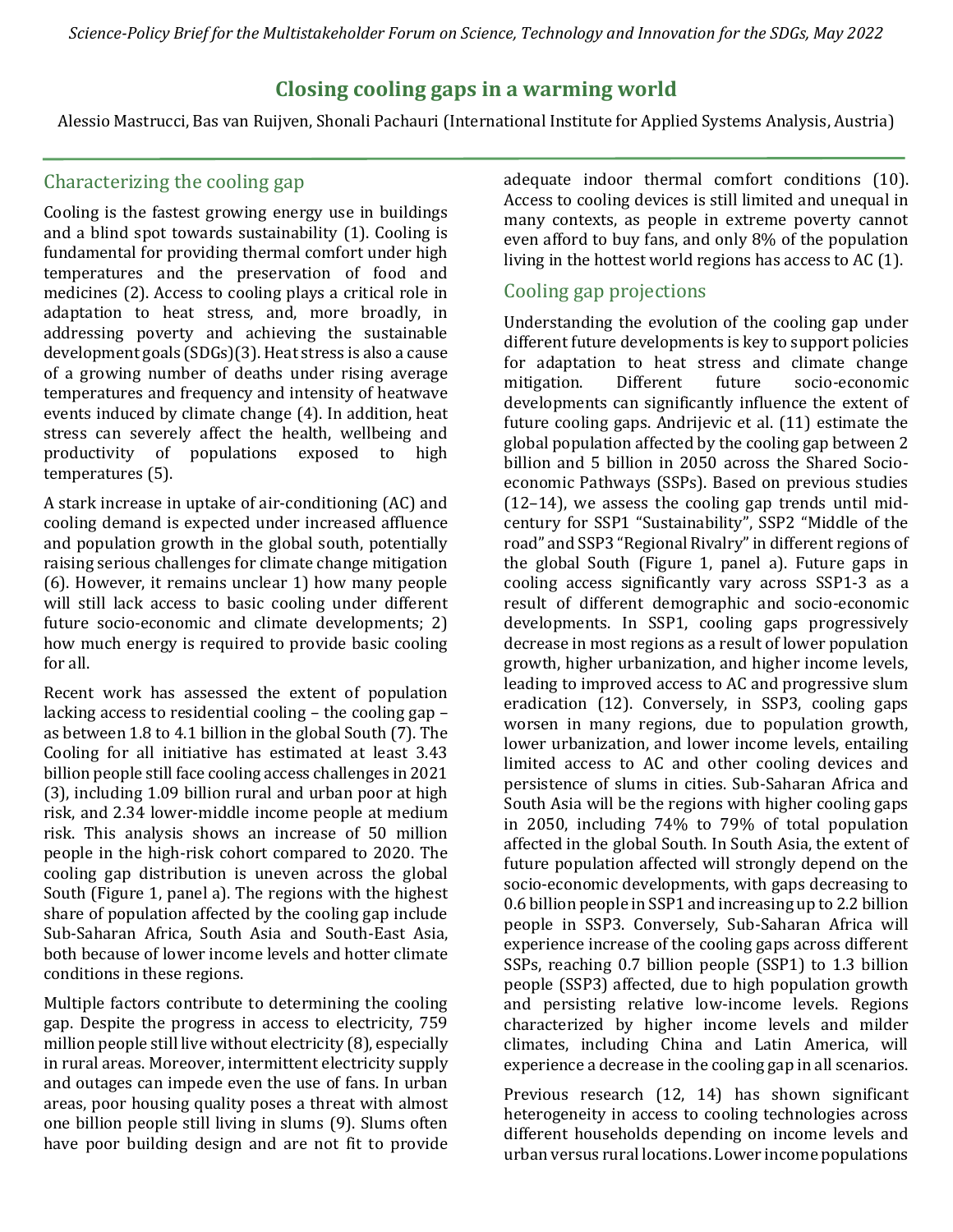will likely face higher challenges for adaptation to heat stress being unable to afford the adoption of cooling devices and durable housing in many regions. While access to cooling will be generally higher in urban compared to rural areas, urban heat island effects might also exacerbate heat stress due higher temperatures. Different climate futures might impact both the distribution and severity of these cooling gaps.

### Energy requirements

Closing the cooling gap by improving access to conventional cooling technologies, in particular AC, could entail a significant increase in energy use for cooling. Previous research has investigated the minimum energy required to provide cooling to all populations, as part of reaching decent living standards (13, 15). The total minimum energy requirements to close the cooling gap with AC and fans have been estimated at 786 TWh/yr for the entire global South, corresponding to about 14% of global residential electricity consumption (7). While different thermal comfort thresholds and behaviors can significantly influence this value, there is a great potential to reduce cooling energy requirements by technology improvements. Providing AC systems with higher energy efficiency could lead to 16% reduction in electricity requirements, while better building shell insulation could entail 34% reductions (Figure 1, panel b). While reducing energy needs, enhanced building quality could also improve indoor thermal comfort and limit the need for using active cooling systems. Taking timely action to improve the energy efficiency of buildings and cooling systems has high potential in providing thermal comfort while limiting energy requirements under rising temperatures due to climate change.

### Strategies for closing the cooling gap

The results of recent research on the cooling gap show that a significant part of the population in the global South will still be exposed to heat stress risks by midcentury due to lack of adequate residential cooling comfort. Closing this gap has important implications for multiple SDGs (2) and requires holistic approaches to address its multi-faceted nature, encompassing durable housing fit for local climates, sustainable built environment and urban design, and improved access to affordable energy-efficient and low-emitting cooling systems.

The quality of the built environment and housing construction is critically important in providing indoor thermal comfort and relief from high temperatures while reducing the need to run active cooling, and thus can help limit energy demand in the first place (SDG7). While providing adaptation to heat stress (SDG3), affordable and durable homes adapted to local climate conditions can contribute to improving living conditions and playing an important role in slum eradication (SDG11). Passive design strategies for buildings, such as shading, improved natural ventilation, and cool roofs can improve thermal comfort and reduce the energy demand for cooling. Timely implementation of building codes and policies targeting energy efficiency in new construction could play an important role in reducing the long-term buildings energy demand in the global South, as the building stock is expected to double by mid-century (16). At the urban level, green infrastructures, nature-based solutions and improved urban forms can be effective in reducing urban heat island effect and thermal comfort.

Promoting access to electricity (SDG7) and to affordable, efficient, and low-emitting cooling systems, is key for closing the cooling gap while reducing burden to the environment and reaching climate targets (SDG13). As an example, evaporative cooling can be an effective and less energy-intensive technology compared to AC in dry climates. Solar powered AC and systems with low-emitting refrigerants can contribute to lower greenhouse gases emissions, in accordance with the Kigali Amendment to the Montreal Protocol, and further contribute to reducing climate affecting emissions.

*Figure 1. Panel a: Share of population currently affected by the cooling gap by country (world map) and projections of total population affected by the cooling gap for the three central Shared Socioeconomic Pathways (SSP1-3) by region1 in the global South (line charts) based on (12, 13). Panel b: Minimum final energy currently required to close the cooling gap in the global South under* 

 $1$  Regions in the global energy-economy integrated assessment model MESSAGEix. Full region definition available at the following webpage:<https://iiasa.ac.at/web/home/research/researchPrograms/Energy/MESSAGE-model-regions.en.html>